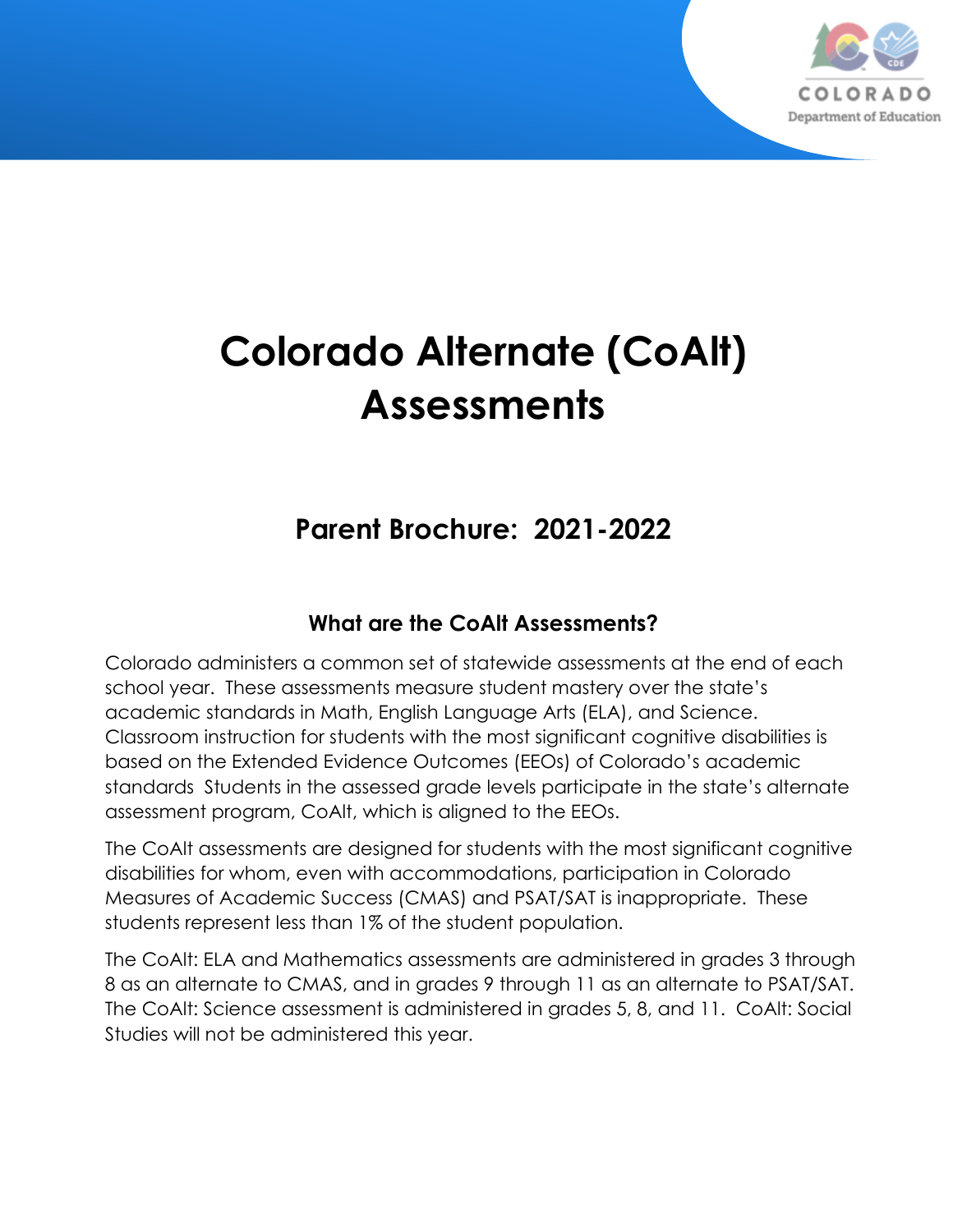

#### **Why should students with the most significant cognitive disabilities take the CoAlt assessment?**

In accordance with the Every Student Succeeds Act (ESSA) and the Individuals with Disabilities in Education Act (IDEA), *all* students are entitled to high quality instruction and assessment. In each assessed grade level, students with the most significant cognitive disabilities are entitled to assessments that measure their progress toward mastery over Colorado's grade level EEOs. CoAlt tests are required by both state and federal laws and are the only common measurement of progress on Colorado's academic standards for students with the most significant coginitive disabilities.

Standards-based assessments are part of the data-driven accountability process. All students should be considered when program improvement decisions are made and prioritized. Students with significant cognitive disabilities may miss out on the educational opportunities that are rightfully available to them if they are not represented.

#### **What are Performance Level Descriptors?**

Performance Level Descriptors (PLDs) for the assessed grade level and content area provide details about the content-specific concepts and skills students in each performance level typically demonstrate.

#### **What are the benefits of the CoAlt assessment for students and families?**

CoAlt assessments:

- Provide information to families on their child's areas of strength and/or areas for improvement at the end of the school year
- Assist in designing individualized programming for the student
- Inform families about student readiness for the next grade level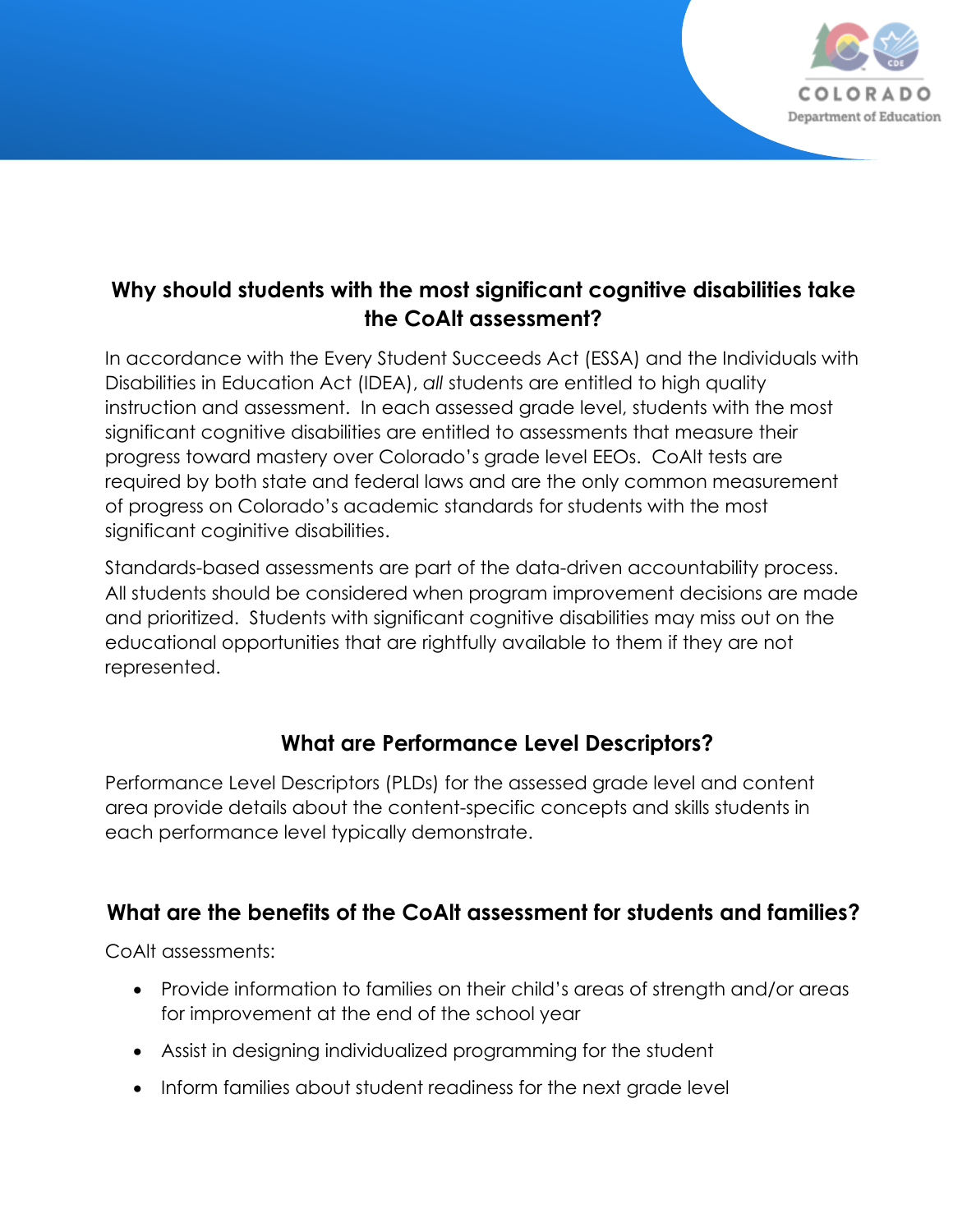

#### **How are the results used?**

CoAlt results are used in many ways, including to:

- Inform instruction in the classroom
- Inform district and school leaders about potential programming and instruction priorities
- Provide the community with information on how well the state's education system is meeting the goals of helping every child attain academic proficiency in accordance with Colorado's alternate standards
- Provide aggregated data for the state's accountability system
- Allow students to demonstrate their mastery of skills and concepts in the EEOs

#### **When will the CoAlt be administered?**

The tentative testing window for Spring 2022 is:

- CoAlt ELA/Math (DLM) and Science for grades 3 through 8: April 11-29, 2022
- CoAlt ELA/Math (DLM) for grades 9-11 and Science for high school should be aligned to your high school's PSAT/SAT schedule in Spring 2022.

#### **When will I receive my child's results? How do I access the results?**

Results from the Spring 2021 CoAlt assessments were available to school districts in Summer 2021.

Results from the Spring 2022 CoAlt assessments will be available to school districts in Summer 2022. Districts typically distribute results to parents in the fall. You are encouraged to review CoAlt results with your child's teacher.